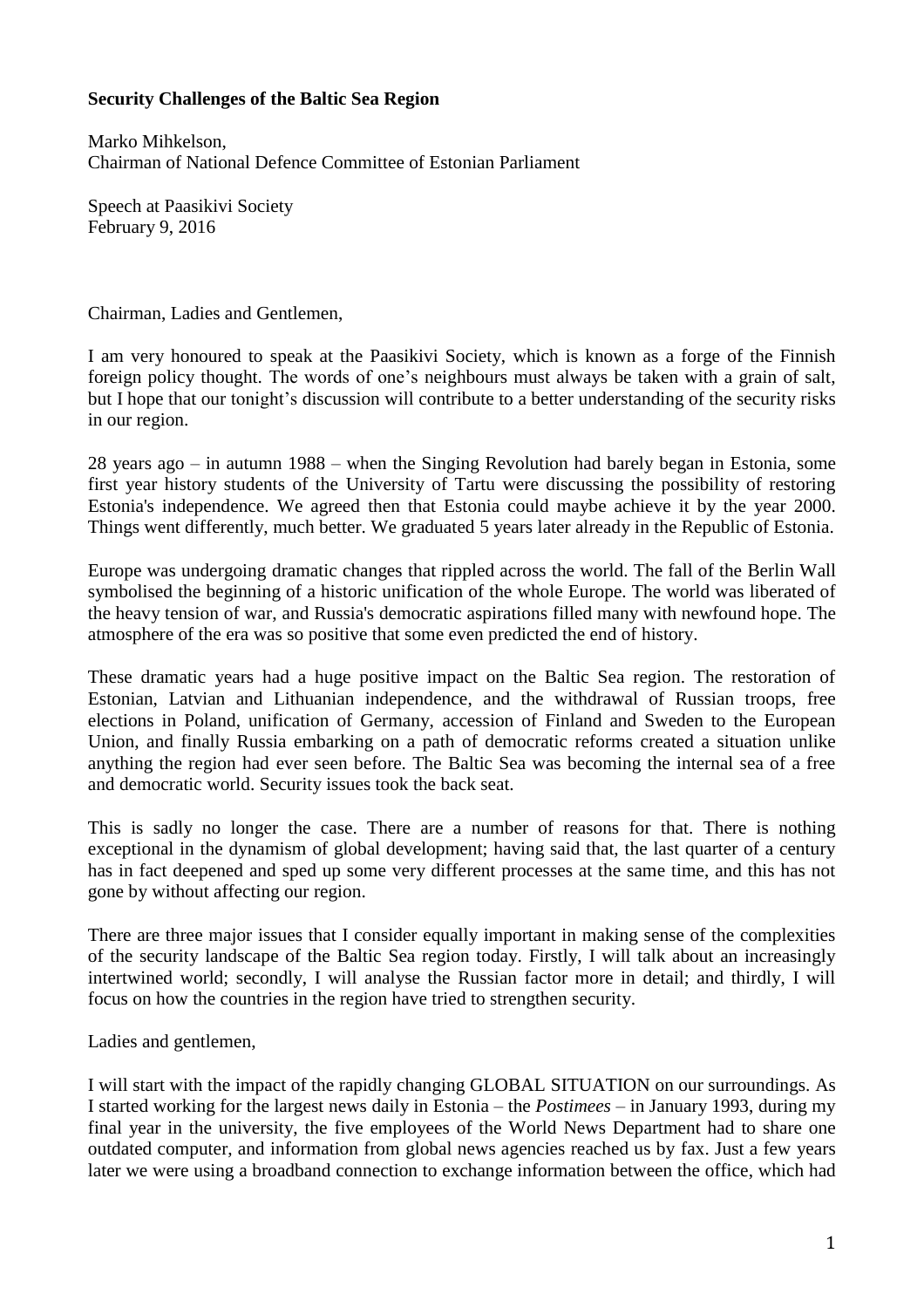moved to Tallinn, and the printing house, which had stayed in Tartu. And in 2000, as I was leaving my position as the Editor-in-Chief, online media was taking its first steps.

The triumph of social media has made many of us not only consumers of media but also its creators, as well as the storytellers of the new narrative. This is one of the best and universally most recognised examples of global integration and mutual dependence. The new media has made it possible to follow the news much faster and more directly, and to keep up with the debates in various countries. Free transmission of information has broken down invisible barriers or prejudices much faster than any diplomatic efforts.

Yet it is clear that the impact of contemporary media on security has grown alongside the advancement of technology. We have often been lagging behind in this, not realising the dangers that the digital media could cause, in a free society more than anywhere else. Trolling is a term that has been widely discussed also in the Finnish media. We are also very familiar with media spreading disinformation and blatant propaganda. Social media allows people of specific target groups to be influenced, and society can be subjected to dangerous rifts and antagonisms.

Information security is a complex subject for the free society, and yet this issue must not be ignored. I will only raise a rhetorical question: does it violate our common constitutional spirit if the Wild West that is the Internet freely spreads recruitment ads of extremists or international terrorist organisations?

I am not advocating a policy of bans; instead, I emphasise that this cross-border issue of international interest should be discussed by our decision makers much more widely. The better the society and its individual members are protected against external attempts to influence them, the better we can ensure security both at the national and regional level.

Information security is linked to a much wider set of issues – the cyber security. Over the last decade, this transnational security risk has become one of the top priorities for the national governments in our region, brought on by the fast development of communication networks, technology, and our need for information.

Since 2007, when the public and private sector web pages in Estonia were subjected to a massive wave of Denial of Service attacks, our region has been hit by a number of major cyber attacks. The Norwegian oil and gas industry was attacked by industrial spies in 2011, the leading defence industry companies in Denmark were attacked in 2012, the electronic communication network of the Finnish Ministry of Foreign Affairs was attacked in 2013, and last year the Polish air carrier LOT was attacked, which disturbed the travel plans of more than one thousand passengers. Many international conflicts have proven that no future conventional war could be possible without involving the cyber space.

There is no doubt that it is cyber security that demands more attention and resources from us over the next years. Our experience indicates that right now governments are a step or two behind the hackers, cooperation. This is one of the fields with great potential for significantly improving the efficiency of security cooperation in the Baltic Sea region as well. The NATO Cooperative Cyber Defence Centre of Excellence in Tallinn gives us particularly in international level an opportunity to find a common ground, and I hope that beside Finland also Sweden will soon become our partner country.

The common ground in the Baltic region is the Baltic Sea. The Danish Straits have been a strategic bottle neck of international shipping for centuries. By the way, during the Cold War, the Danish Straits were the main target for the Soviet strategic air forces based in occupied Estonia.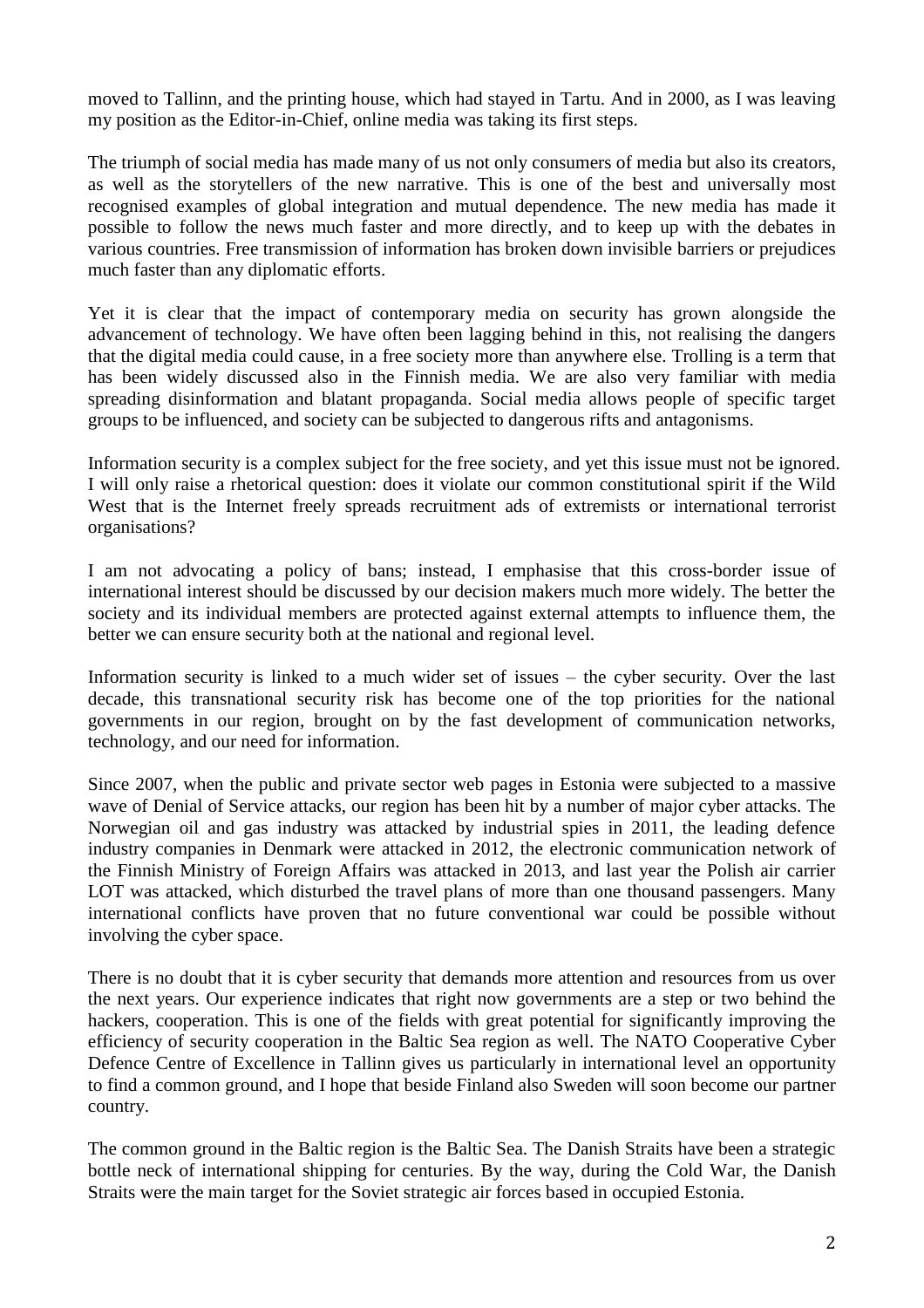Over the last decades, the importance of the Straits for oil transit, in particular, has increased. The Danish Straits are number five on the list of the world oil transit choke points, with volumes exceding even those of the Suez Canal and the Bosphorus. Oil transit has quadrupled on the Baltic over the last fifteen years. The main reason for this has been the growth in Russian oil production and the larger treatment volumes in new ports.

The Baltic Sea is a very busy shipping area, particularly around the Gulf of Finland. About 2000 cargo ships are constantly at sea, and one in four carry oil or oil products. However, oil shipping is not the only factor to determine the strategic significance of the Baltic Sea in terms of energy security. Especially in the last decade, after the accession of the Baltic states and Poland to the European Union, a number of new energy connections have been or are being established, such as the EstLink power cables connecting Estonia and Finland, or the gas and power connections linking Lithuania and Poland, and Lithuania and Sweden. When the already functioning single Nordic-Baltic electricity market will be enhanced with a regional LNG terminal and a gas pipeline connecting Estonia and Finland, a huge step will have been taken forward in strengthening the regional energy security.

However, the Nord Stream gas pipeline, completed in 2012, has increased the strategic significance of the Baltic Sea more than any other project. The 1,222-kilometre gas pipeline is the longest ever built on a seabed. Independent analysts expressed their doubts about its economic viability even before its construction.

Soon we will face a new issue: the construction of Nord Stream 2 which has already met serious criticism in several European capitals, as well as in the European Commission and the European Parliament. There is no doubt that this pipeline would mostly serve the national interests of Russia, and would enable Moscow to significantly reduce gas transit worth of 2 billion USD through Ukraine, at the same time continuing to wield its influence on the Western political elite. Ensuring the security of the pipeline is already one of the priorities of the Russian Baltic Navy, and it has thus become part of a larger strategic picture.

However, no analysis of the security challenges posed in our region by global actors could be complete without discussing the migration crisis that has hit Europe, or the international terrorism that is associated mostly with Islamic fundamentalism. The nearly five year long war in Syria has been an excellent growth bed for those who are fuelled by the idea of the Caliphate, who are tired of the post-modern society, or have simply been marginalised in the society. It is an ideology that extends far across borders, and has not failed to leave a mark on citizens of our countries as well.

The dozens of jihadists who have gone to Syria from here will clearly pose a threat to the security of the Baltic Sea region once they return. Unfortunately, this will probably be a growing trend in the future.

So far, international terrorism has been a theoretical rather than a real threat in our region. Today this might not be so sure anymore. For example, do Nordic security services actually have a clear overview of who has entered the countries within the last twelve months?

The Swedish security police confirmed only recently that Islamic terrorists pose a very serious threat to their national security. In the EU, only Belgium has contributed more ISIS fighters per capita than Sweden. At least 300 Swedish citizens have joined the fight; 120 of them have returned, and represent a considerable security threat.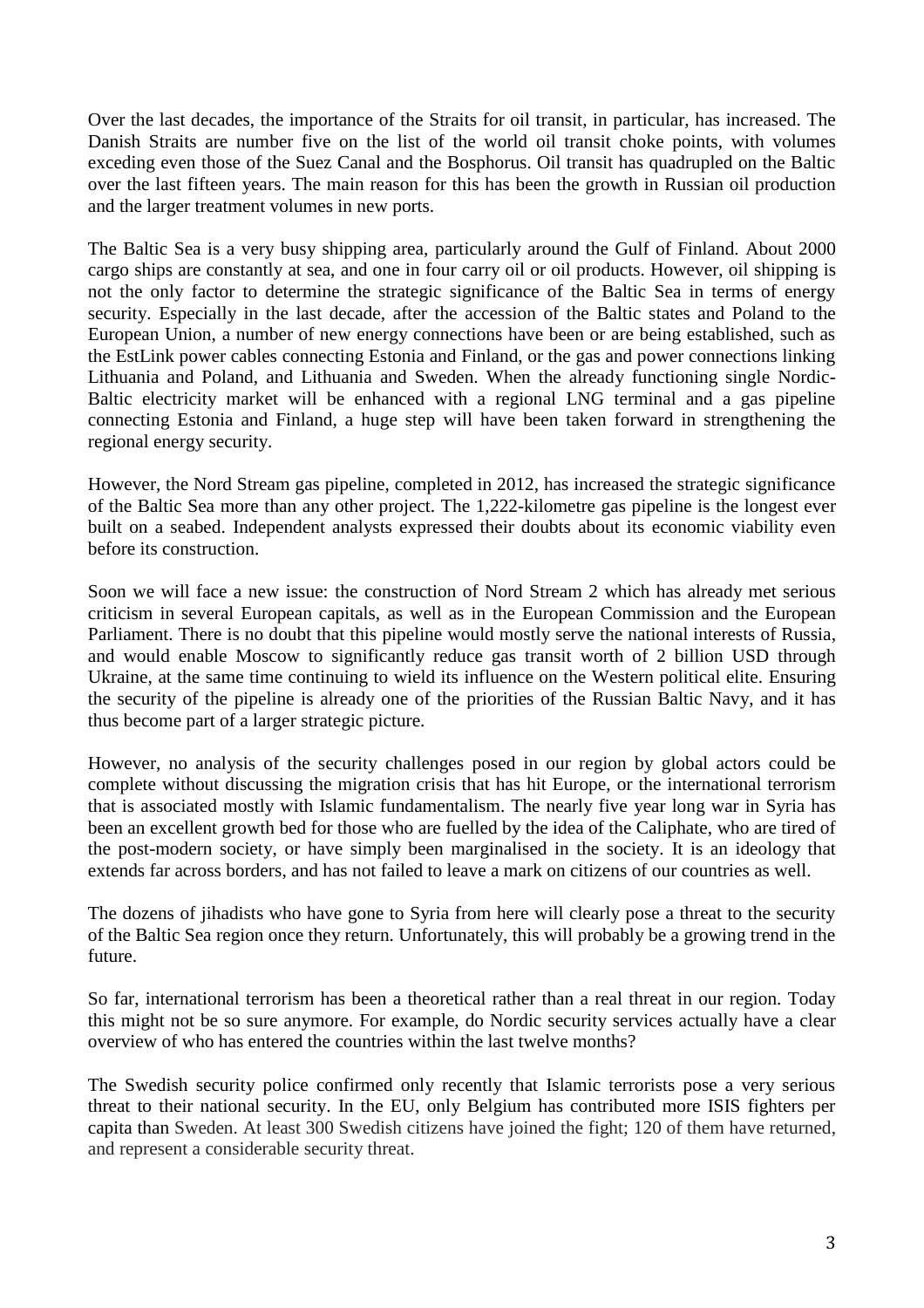Let us imagine for a moment a scenario that I hope will never materialise. Yet we cannot forget that passenger traffic is also very busy on the Baltic Sea, especially in the Tallinn-Helsinki-Stockholm triangle. If we also add the summer cruise ships, the number of potential targets grows even higher. How well are we protected against the terrorist threat on the Baltic Sea? This big issue depends on a close cooperation between our countries.

Ladies and Gentlemen,

Your former Minister of Defence Mr Jyri Häkämies said in Washington in September 2007 that the three main security challenges for Finland and the Baltic region are RUSSIA, RUSSIA and RUSSIA. You know better than I do how the Minister's statement was received in the Finnish media. With the benefit of hindsight, however, it is clear that Häkämies was right.

Russia has again become the main security challenge for the Baltic region, especially over the last decade. As early as the era of Alexander Nevsky, but more prominently since the reign of Peter I at the beginning of 18<sup>th</sup> century, Russia's geopolitical interests have focused on access to Baltic Sea ports, and direct influence on the security policy options of this region.

In the 1990s, the world hoped that Russia would liberate itself from the vicious circle of the past and embark on a new path towards an open and modern democratic form of government, but these hopes began to fade quickly after the bloody war in Chechnya at the beginning of this century. It has become clear by now that the revolutionary year of 1991 was not a sign of Russia's radical renouncement of the repressive regime or its guardians. It was just a slight hiccup in Russia's long history.

A very important factor has been Russia's traditional belief in its divine character and its mission to save the Christianity. The idea of a "third Rome", formulated by brother Philophey in the Yelizar monastery in Pskov at the beginning of the  $16<sup>th</sup>$  century, seems to persist until this day. This has always drawn an invisible line between the West and Russia, sparking mistrust and unpredictability in relationships.

Almost all the classical Russian authors describe the West as morally decadent. This idea has been echoed from Pushkin to the Slavophiles. Herzen and Dostoyevsky called on Russia to become the saviour of the fallen West. Among other things, Dostoyevsky thought that "it was the holy mission of our great Russia to build a Christian empire that covers the whole continent".

The Russian elite of today, taking its cue from President Putin who is a great admirer of the philosopher Ivan Ilyin, is certainly familiar with one of his best known quotes: "With each attempt to divide Russia, and after each disintegration, it restores itself again by the mysterious ancient power of its spiritual identity."

In 1990, even before the Soviet Union collapsed, Nobel Prize winner Alexander Solzhenitsyn wrote in his programmatic work "Rebuilding Russia" that a new federation could be formed by Russia, Ukraine, Belarus, and the northern parts of Kazakhstan populated by ethnic Russians. With that, Solzhenitsyn demonstrated that Russian thinkers have not abandoned the ideology of "assembling lands" to this day.

In spring 2000, when Putin became President, a poll was carried out among university students in Moscow. One question concerned the borders of Russia. The result was a complete surprise: more than half of the respondents wanted to see the 1913 borders of Russia restored, or at least those of the Soviet period. This is only one of many public opinion polls that demonstrate the mindset persisting in Russia.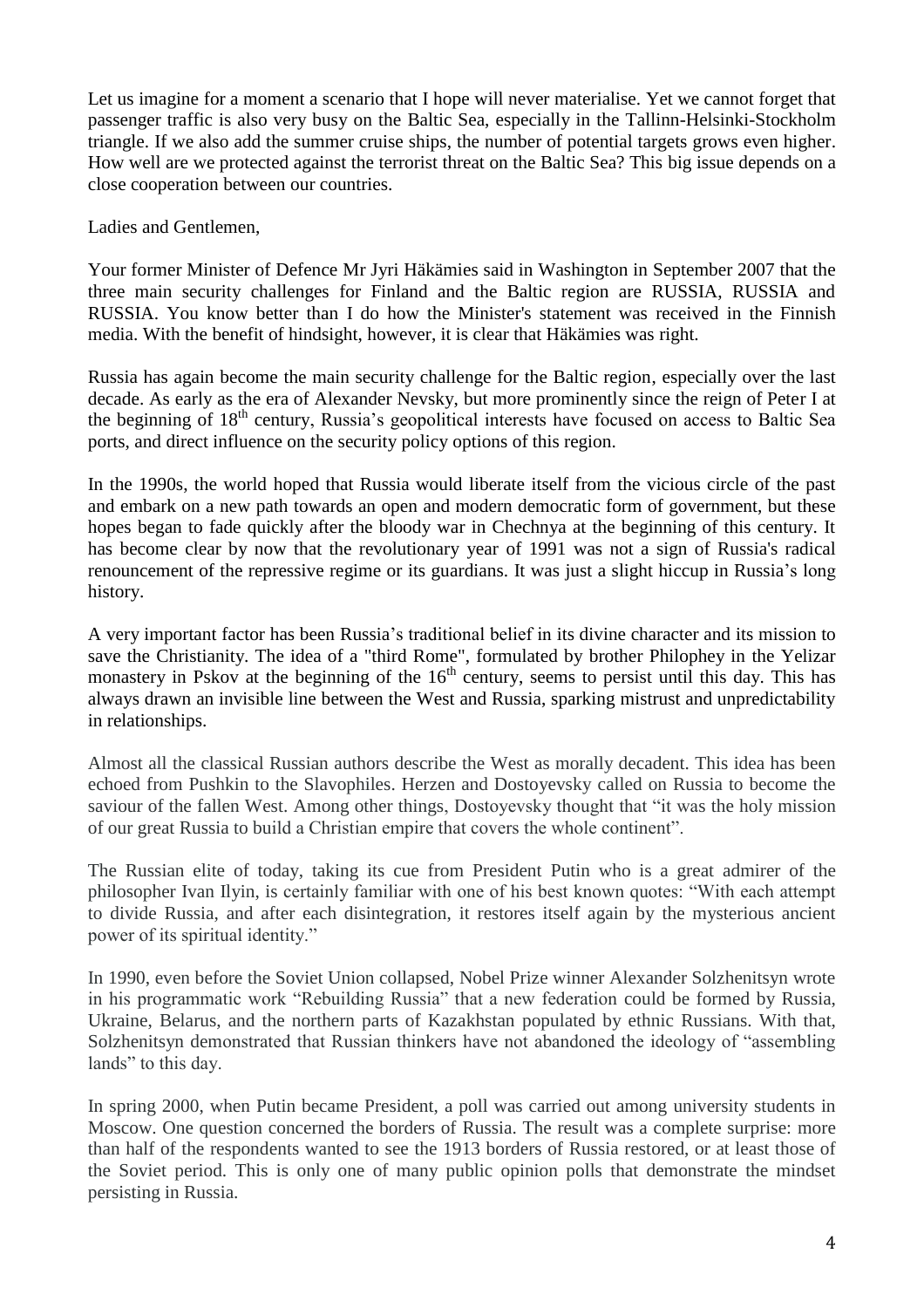It is therefore no wonder that the occupation and annexation of Crimea in 2014, committed in breach of all the fundamental canons of international law, was greeted with enthusiasm in Russia. Some analysts have pointed out that Crimea can be considered a first step in correcting "the historical injustice" and restoring Russia's "legitimate borders".

By the way, only a few weeks ago, Russian President Putin emphasised the injustice of the borders, referring to Lenin's short-sighted actions during the founding of the Soviet empire a hundred years ago. This mindset reflects a deep conviction in the justifiability of the expansionist policy and in a selective right to self-determination of peoples. Putin has hinted at that before. Probably the most expressively in 2005 when he described the collapse of the Soviet Union as the greatest geopolitical catastrophe of the  $20<sup>th</sup>$  century.

Russian Foreign Minister Sergei Lavrov said at the end of January, at the first larger press conference of this year, that the time for good relations with the West is over, and that there would no longer be "business as usual". Combined with the newest version of Russian National Security Strategy and the statements of the Secretary of the Security Council and former Director of FSB Nikolai Patrushev to the newspapers *Izvestia* and *Rossiiskaya Gazeta* at the end of last year, it seems that as far as the Kremlin is concerned, the Cold War has never ended and has been going on since 1945.

This is why the Western leaders, including the political decision makers of the Baltic Sea region, have to understand that if you measure the current events in a longer historical perspective, conflicts and geopolitical competition have sadly been the norm in the relationship between Russia and the West. The 1990s might just have been the brightest moment ever in the East-West relations.

President Putin's speech at the security conference in Munich in February 2007 is a very important landmark in understanding the international ambitions of modern Russia. In this speech, Putin sharply criticised the Western countries, primarily USA, and announced Russia's ambition to reshape Europe's security architecture as a sovereign power. With this, a serious revisionist challenge was launched to the post-Berlin-Wall free Europe.

From then on, Russia has been steadily striving towards the target set by Putin. This can be seen in the suspension of participation in the Treaty on Conventional Armed Forces in Europe in 2007; the prevention of NATO's enlargement plans by military force in Georgia in 2008; the attack against Ukraine in 2014 to stop its integration into the Euro-Atlantic legal and commercial space; and the operation in support of Syrian President Assad that started in August 2015. These examples should give everybody a clear signal – if necessary, Russia will use conventional military force to achieve its political aims. Besides that, a rhetorical nuclear warning has been issued, supported by continuous exercises of the nuclear triad.

Although the war in Georgia did reveal certain weaknesses in Russia's armed forces in real life battle situation, over the recent years, the weapons modernisation programme, numerous exercises and battle experience gained in Ukraine and Syria have considerably improved the reaction and combat capability of Russia's armed forces.

While the West was enjoying the dividends of peace, Russia invested tens of billions of dollars into modernising its armed forces. At the same time, Russia has visibly strengthened its armed forces in the immediate neighbourhood of our region, from the Arctic to the borders of Ukraine. New military bases have been established and old ones reopened, the level of combat mobility has been increased, and aggressive spirit has been demonstrated at several exercises.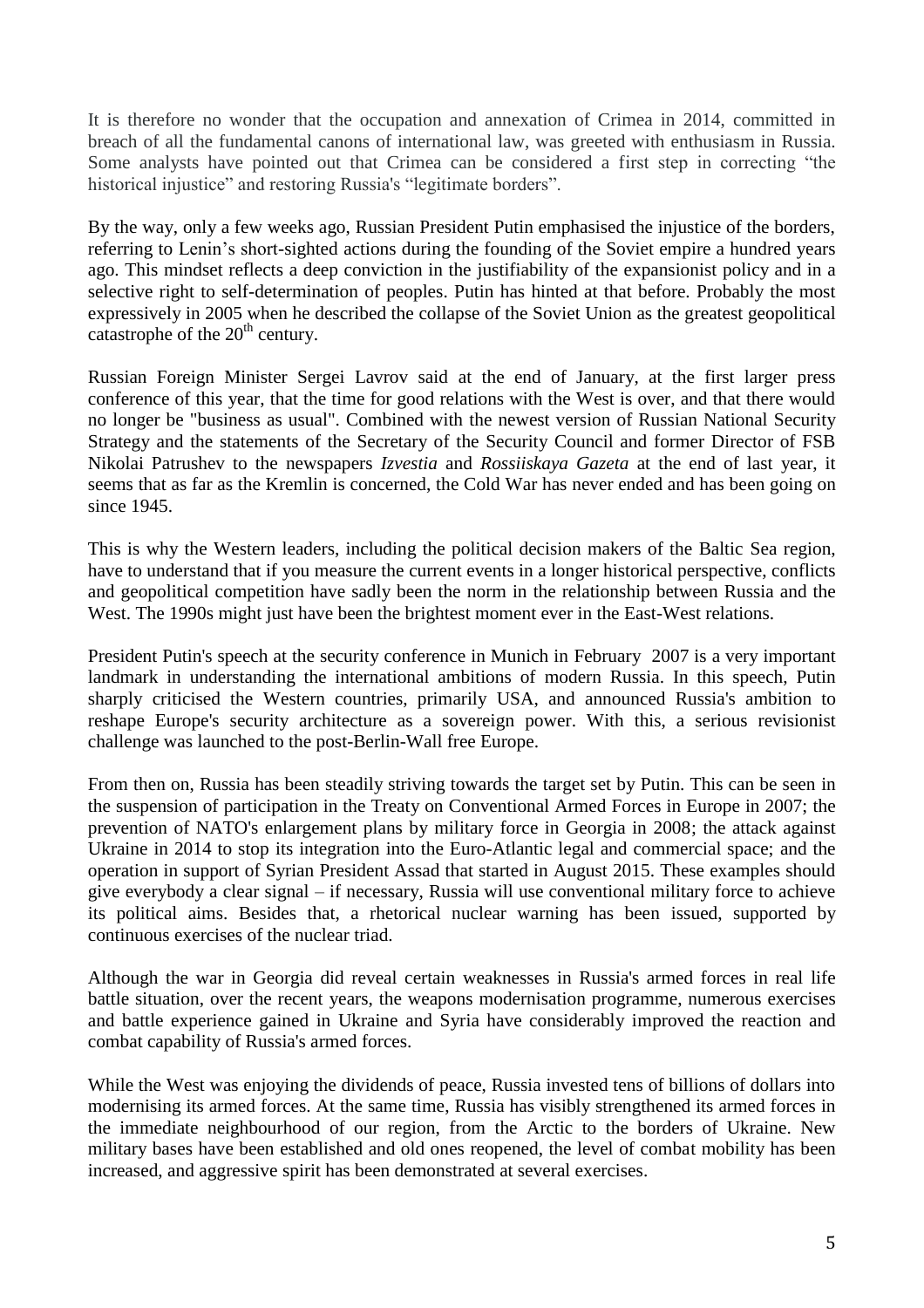It should be pointed out that the exercises Zapad-1981 and Zapad-1984 did not differ from the exercises Zapad-2009 and Zapad-2013 by their orientation and goals. This is an eloquent fact that demonstrates Russia's persistent anti-West attitude.

The Zapad-2013 exercise, which took place before the war in Ukraine, once again allowed Russia to practice an attack against NATO members Poland and the Baltic States. The total war version was practiced for the first time, with multi-level scenarios of modern warfare including everything from mobilisation to the joint activities of agencies.

The Swedish Major General Karlis Neretnieks believes that it would be wrong to think of Russia's aggressiveness in our region as a problem of the Baltic States only. A hypothetical conflict would have a large impact on most of Russia's neighbours and on those who are interested in the security and stability of the Baltic Sea region.

However, developing military capability has not been the only element of Russia's anti-West policy. Russia has constantly been active in influencing the policies of the Western countries, establishing international propaganda channels and breaking the unity of the EU and NATO. Its aim is to dispel the perception that the West has of modern Russia, and to use the doubters as a vehicle to introduce the idea of a new security architecture that would bring peace. It sounds similar to the Soviet Union's calls for nuclear disarmament and support for the peace movement. We know very well what the actual aim of that deceitful peace policy was, and how it ended.

Ladies and Gentlemen,

The Nordic and Baltic region is one of the most peaceful and innovative regions of the world. In all country rankings, at least one, if not several, of the countries of our region are at the top. Very often we own the top. This is a value that should be protected and strengthened. And the best way for doing it is DEFENCE COOPERATION.

Estonia has gained enormously from its friendship with Finland since the far away times of the War of Independence. We would not be here today if Finland and other Nordic Countries had not given us long-time support in economy, or been an example in promoting open and democratic society.

And it has been Helsinki where, thanks to a happy combination of circumstances, at least two events of great importance to the security of our region – including the security of Estonia – have taken place during the last two decades. It would be appropriate to recall them briefly.

In March 1997, a historical event took place in Helsinki which marked a huge change in the security of the whole Baltic Sea region. It was the US-Russia Summit, where the presidents Bill Clinton and Boris Yeltsin discussed the security of the Baltic States among other things. I remember the atmosphere very well, because I attended the event as a journalist. The public was terrified that a new Yalta agreement would be born.

The Clinton administration expert on Russia, the Deputy Secretary of State Strobe Talbott later recalled the events in Helsinki. Yeltsin had suggested a gentlemens' agreement to Clinton. Instead of NATO enlargement, Russia offered to guarantee the security of the Baltic States. Clinton quickly refused, and a new Yalta agreement was avoided.

The other significant event took place in September 2001, when the Russian President Vladimir Putin, who was visiting Finland, gave a press conference. This was where he said for the first time that Russia had no fundamental objections to the Baltic States joining NATO. Although Putin did not fail to stress that it would be a wrong decision, the significant softening of Russia's rhetoric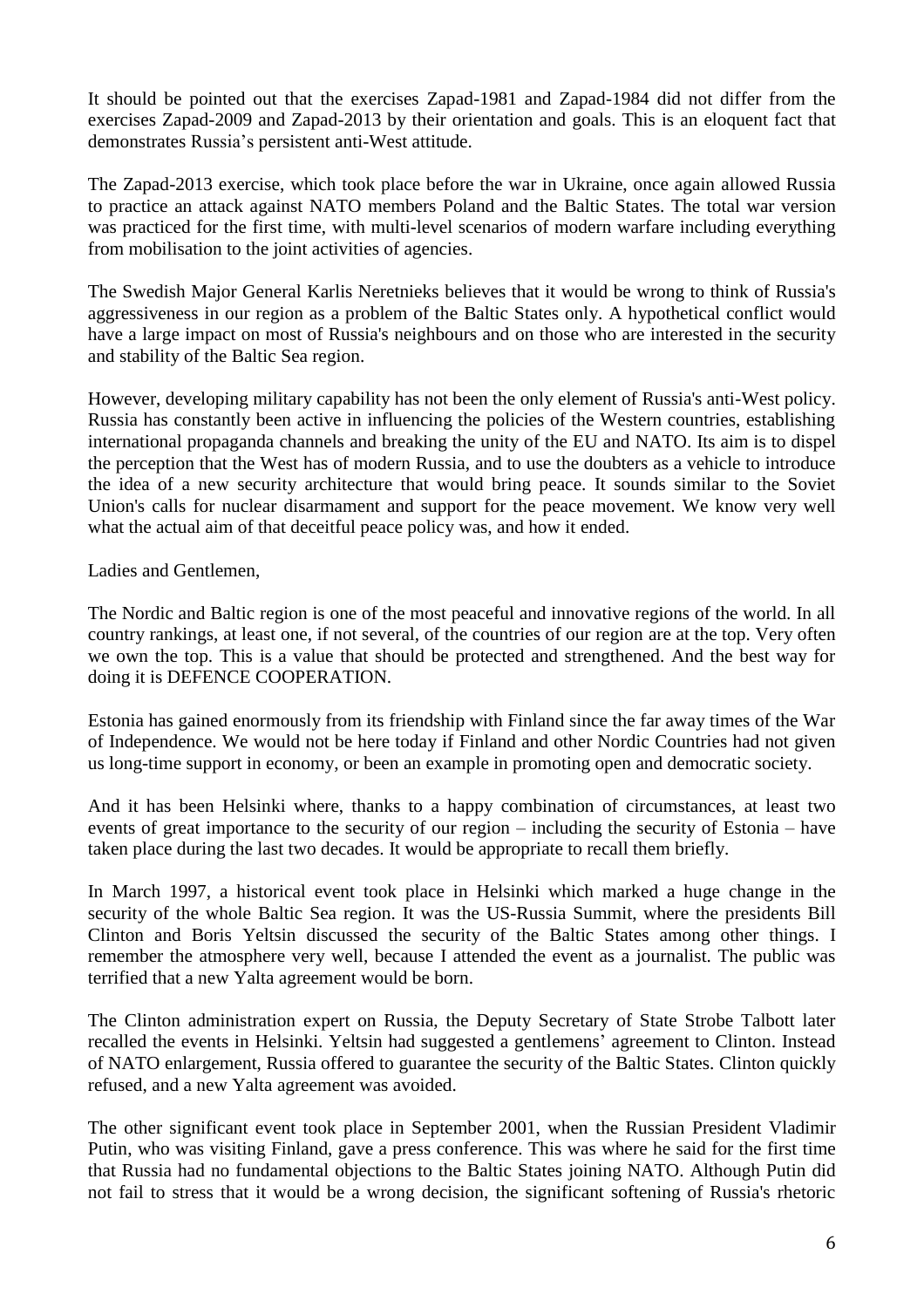gave the Western countries the possibility to move towards the 2002 Prague summit, where all three Baltic States received an official invitation to join NATO.

The accession of the Baltic States to NATO, the most successful defence alliance of the West, has considerably changed the security environment in the whole Baltic Sea region. I will speak about it in more detail.

During the last one hundred years, the Baltic and Nordic region has been the focus of close attention of the Soviet Union, and now Russia. As early as the 1920s and the 1930s, Moscow was trying to find legal ways to achieve a favourable position in regard to the Danish Straits.

The 1939 Stalin-Hitler pact gave Moscow the long-awaited opportunity to expand at the expence of the Baltic States and Poland. World War II and Stalin's victory in it increased the influence of the Russian empire in the Baltic Sea region to a level that the rulers of the Kremlin had never before achieved. The Baltic States were occupied, Germany divided, Poland submitted to an iron fist, and the Nordic Countries weakened through a fragmented security space and the so-called Finlandisation policy. Essentially, the Soviet Union together with the members of the Warsaw Pact could do as they pleased on the Baltic Sea.

In 1983, Jan Cody Gaudio was a MA student at the Monterey Naval Postgraduate School, researching the security aspects of the Baltic Sea region. He stressed that since the end of the Second World War, the USSR with its satellites had a clear strategic advantage in the Baltic Sea region over the Western countries. In naval forces alone, for example, the Warsaw Pact countries were six times stronger than NATO.

This created a situation where, while avoiding a nuclear war, the USSR could win a strategic victory by suddenly attacking the Danish Straits, for example. In 1968, Marshal Vasily Sokolovsky worked out an amended version of the preemptive blow tactics for the Russian Armed Forces. It is entirely possible that the current Chief of the General Staff of the Russian Armed Forces Valery Gerasimov used Sokolovsky's ideas in his doctrine. By the way, Gerasimov's Doctrine calls for a comprehensive approach to warfare, relying less on traditional force-on-force scenarios and more on principles of asymmetry by attacking and exploiting enemy weakness and avoiding areas of an adversary's strength. It calls for establishing favorable conditions as precursors for military operations through subversion, information operations, and cyber operations.

Going again back to 1983, Gaudio's paper also brought up the political aspects of Kremlin's activities that were influencing security in the Baltic Sea region. He stressed that keeping the Nordic States neutral and divided was in the best interests of the Soviet Union. He wrote that for Scandinavia, the so called "Finlandisation" constituted a much higher threat than a direct military intervention.

What is most striking, however, is the fact that the evaluation that Gaudio, now a Rear Admiral of the US Navy, gave to the security environment in our region 30 years ago feels as if it were written yesterday. Listen to what he wrote: "In the Baltic, there is a commanding case for looking anew at pre-positioning, including both men and equipment. With the current level of technology, modern warfare proceeds very quickly and allows little time for mobilization. The "expeditionary philosophy" of reinforcement from afar no longer has the degree of military or political utility that is possessed a few years ago. The alliance must rid itself of the idea that any defensive or preparatory response to Soviet expansion is, in itself, perceived as a provocation by the Kremlin. Allied defences that are perceived to be weak can constitute invitations to aggression."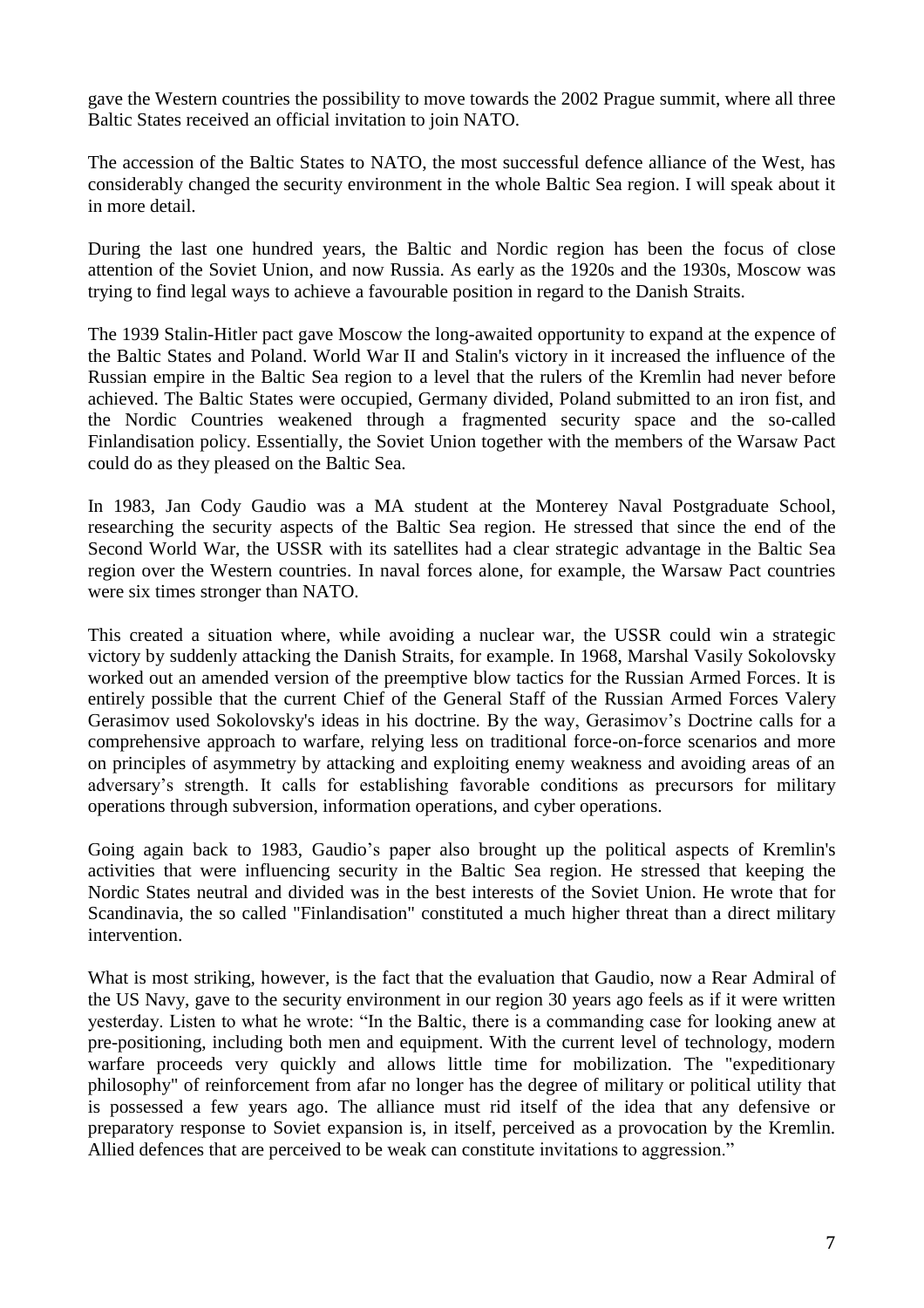Gaudio's quote brings us directly to the present day. A few days ago I read the latest report titled "Reinforcing Deterrence on NATO's Eastern Flank" that was published by RAND Corporation, a US think tank. The report highlights the fact that in order to achieve an equilibrium of conventional forces and prevent a possible invasion threat, the Allies must considerably increase their military presence in the Baltic Sea region. Instead of the current company level, brigade-sized units must be deployed. Let us not forget that Russia's Western Military District alone has a 60 brigade sized strike force.

To ensure peace and security in our region we must increase our deterrence level. Russia's propaganda claims that NATO is planning an assault. These allegations cannot be taken seriously. Equally there are no grounds for Russia to exert pressure on Sweden and Finland. By playing on the verge of diplomatic ethics, Russia is trying to dictate security related choices as if they were not dealing with two independent states.

My political career in the Estonian Parliament has not been long, only dating back to 2003. Yet, during this relatively short period I have personally witnessed a very important breakthrough in the way my Nordic colleagues approached security policy. There are many factors behind this, and I have highlighted some of them in my speech. But most importantly, this is the first time that such a lively discussion and increasing agreement on security issues is taking place in our region. We have always been divided by outside forces, or have been held back by fears of the past.

Today we are the closest to creating a common ground for the security policy in the Nordic and Baltic region. This year, Estonia is directing defence cooperation between the Baltic States. We are definitely going to contribute to broadening cooperation with NORDEFCO, especially concerning the exchange of confidential information.

In an article they published a month ago, the Prime Ministers of Sweden and Finland stated that Russia's aggression towards Ukraine has become the greatest challenge for Europe since the Cold War. "We both highlight the importance of pursuing a long-term strategy for peace and stability in Northern Europe and the Baltic region," wrote Juha Sipilä and Stefan Löfven. They added, however, that the policy of neutrality of their countries is still a valuable asset.

At the same time, 25 prominent Swedish diplomats and military officers published a joint statement in the newspaper *Dagens Nyheter*. They presented arguments as to why Sweden must join NATO. Among other arguments, the article stressed that accession to NATO would increase Sweden's international importance and the security of the Baltic Sea region. Not being a member of NATO, on the contrary, would further destabilise the security of the region.

The authors wrote, "a war scenario in the Baltic States is probably the only location that could pose a threat to Sweden for the foreseeable future. Swedish NATO membership is also necessary in order to avert such a threat – and to create a stability that prevents war. Our security is inextricably linked with the other Baltic States security."

According to Pauli Järvenpää, a Finnish security expert "in Russian military planning Finland does not seem to receive any special classification for being militarily non-aligned. It seems that Finland now lives in the worst of all the possible worlds: Russia regards Finland as a threat, yet Finland, being outside of NATO, is not covered by the North Atlantic Alliance's Article V security guarantee."

Ladies and Gentlemen,

There is no doubt that we are living in turbulent times. A world order that has been mostly static